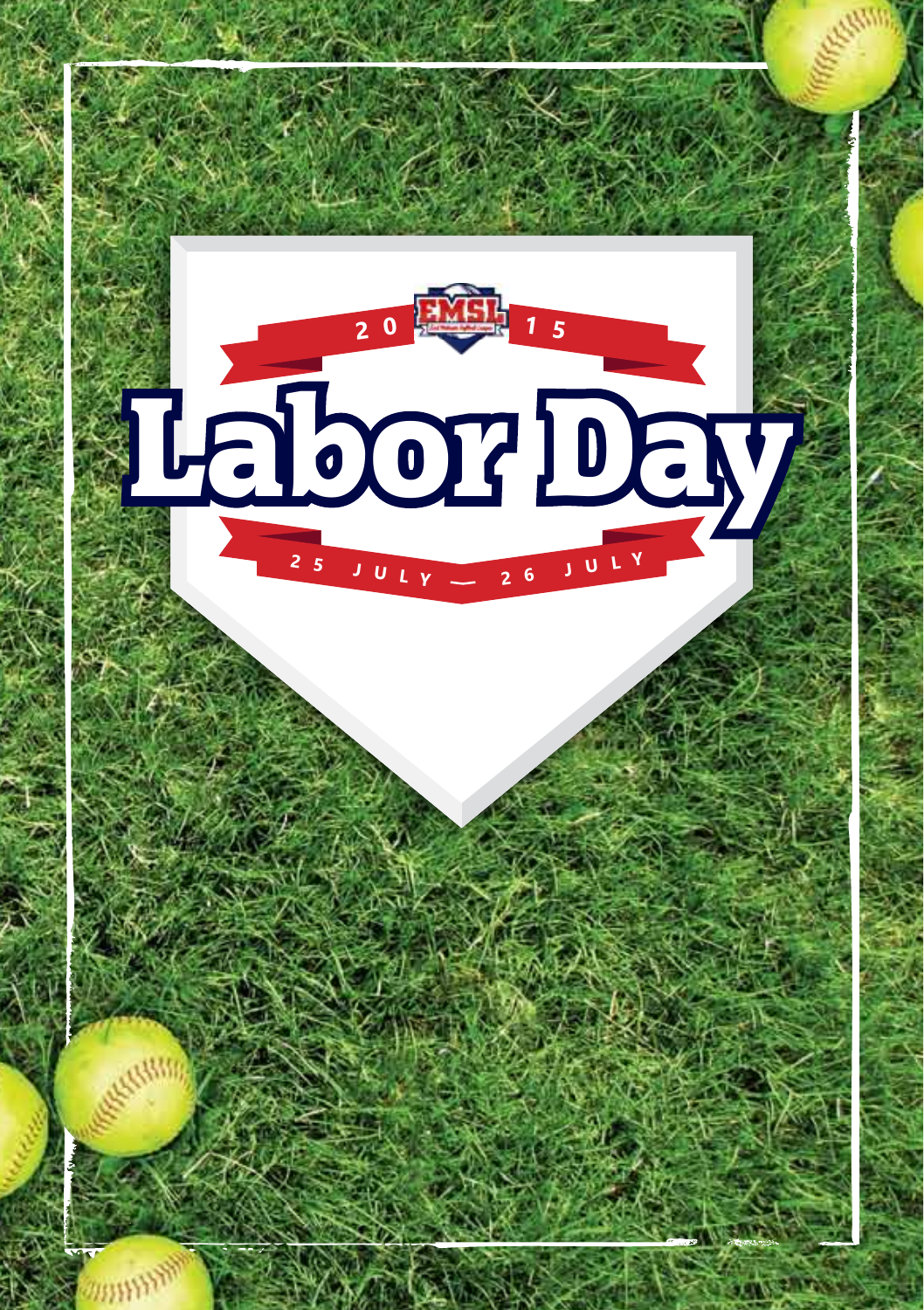

# **Contents**

|  | Welcome 05 |
|--|------------|
|--|------------|

**Important information......**07

- $\blacktriangleright$  Facilities
- Control Tent
- Accommodation
- Evening entertainment
- **Lost property/people**
- First aid
- Image capture policy

## **Tournament control...........**09

- Captains' meeting
- Games
- Tournament rules
- **Umpires**
- Protests
- Foul and abusive language
- Ringers
- Youth/children rules
- Banned bats
- Score sheets

**Directions ............................**12

**CONTENTS**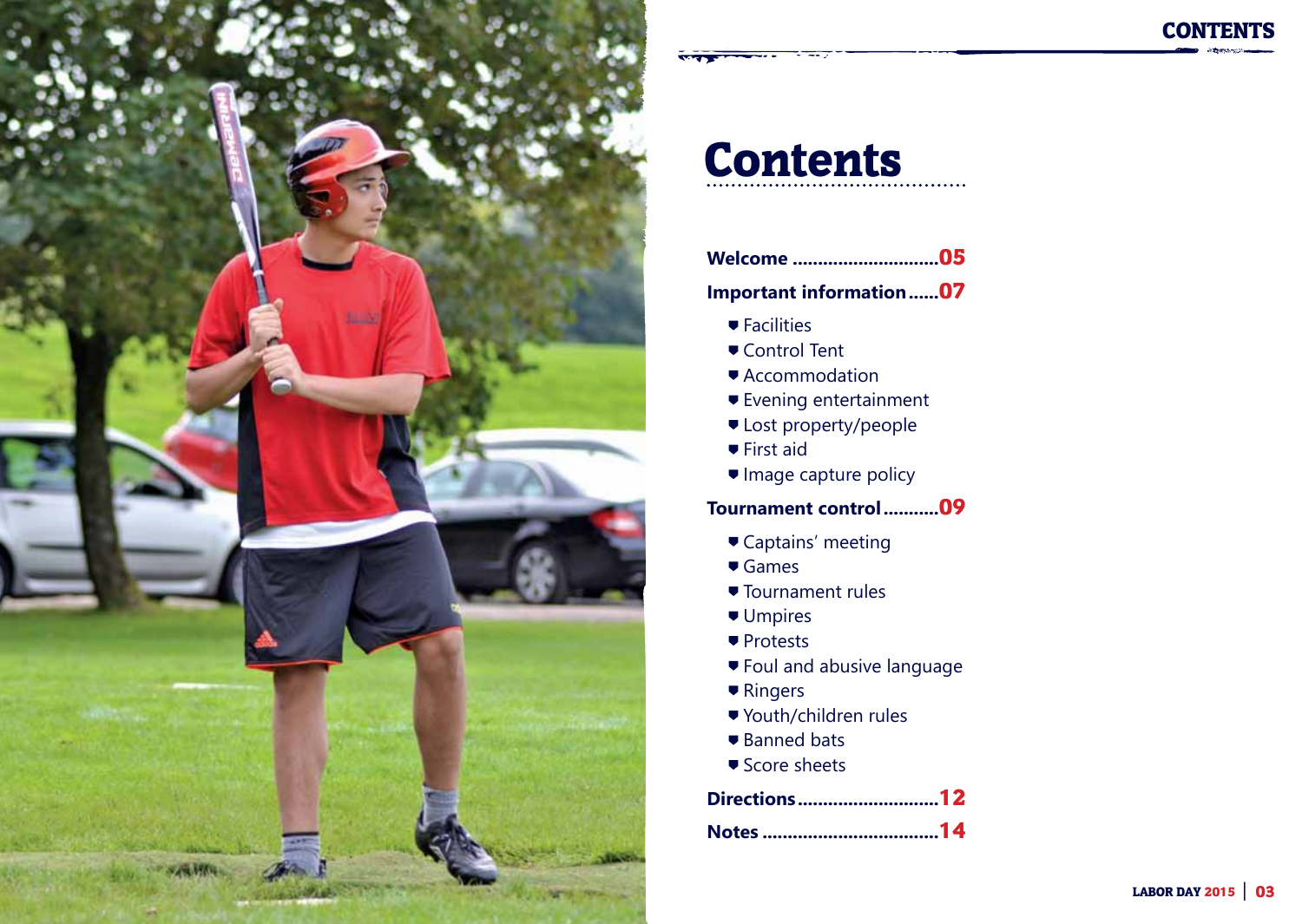

## Welcome

Welcome to the East Midlands Labor Day tournament, at the Stoughton Road Playing Fields, Oadby, Leicester. We are very excited to be hosting this event again!

### What's on!

Two full days of softball, plus:

- The Softball Shop
- Party Saturday night

Don't forget to stay and show your support for the Cup Final and for prize giving!

### Tournament organiser

Kayleigh Green **T:** 07791 968 016 **E:** labordaysoftball@gmail.com

## Special thanks

We would like to thank the following without whose help this day would not be possible:

**WELCOME** 

### BSUK

www.baseballsoftballuk.com www.britishsoftball.org

Leicester University

www.le.ac.uk

Treehouse Café - Caterers

Ian Tomlin - BASU

All the umpires

John Flynn for First Aid support

David Morley for designing this brochure

The tournament organiser and BSF disclaim any liability for injury or damage to property



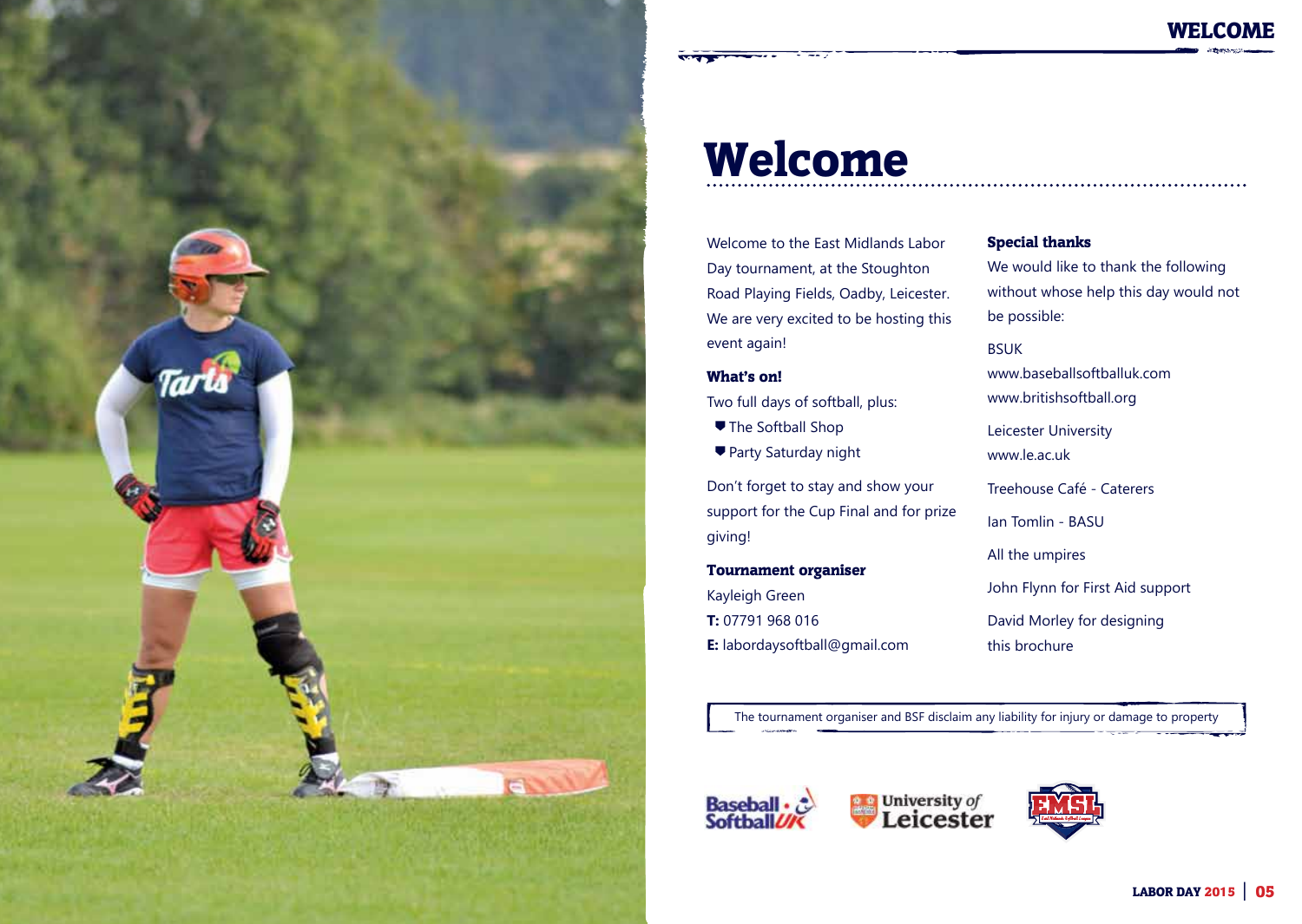## Important information

It would be much appreciated if you could abide by the following rules:

- Dogs are allowed but must be kept on a leash
- No smoking in the clubhouse
- $\blacktriangleright$  No littering bins and bin liners will be provided on each pitch so please clean up all your rubbish before leaving
- We are all ambassadors for British Softball so please be on your best behaviour!

### Facilities

Changing rooms and toilets will be available. Food and drink will be available both days.

### Control Tent

The Control Tent will be based inside the clubhouse.

### Accommodation

There is no camping for this event, however accommodation is available Friday to Monday at the University of Leicester halls of residence for £19 per person per night, £25 for en suite. To book accommodation, please visit

shop.le.ac.uk and click on Conferences & Events and then Softball.

### Evening entertainment

The party on Saturday night is being held across the road from the accommodation at John Foster Hall, 15 Manor Road, Oadby LE2 2LG from 8pm to 2am. Street maps will be provided.

### Lost property/people

Please go to the Control Tent if you have lost or found anything or anyone.

### First aid

If you require first aid, please contact the Control Tent or the nearest umpire and they will take appropriate action. BSF and EMSL strongly recommend that anyone with a head injury is taken to casualty.

### Image capture policy

This event will be photographed and/or videoed and/or otherwise captured in image form. Images may be provided to the media for publication in local or national newspapers. It is also possible that representatives from print and broadcast media may attend this event

and capture their own images for publication or broadcast.

It is not possible or practical to seek consent for image capture from each individual attending this event. We will therefore conclude that by attending/ remaining at the event participants agree to their image being captured

for the purposes stated above. If you do object to your image being captured please report to the Control Tent on arrival: we will respect your decision.

If you have any queries or complaints please contact the Tournament Organiser.

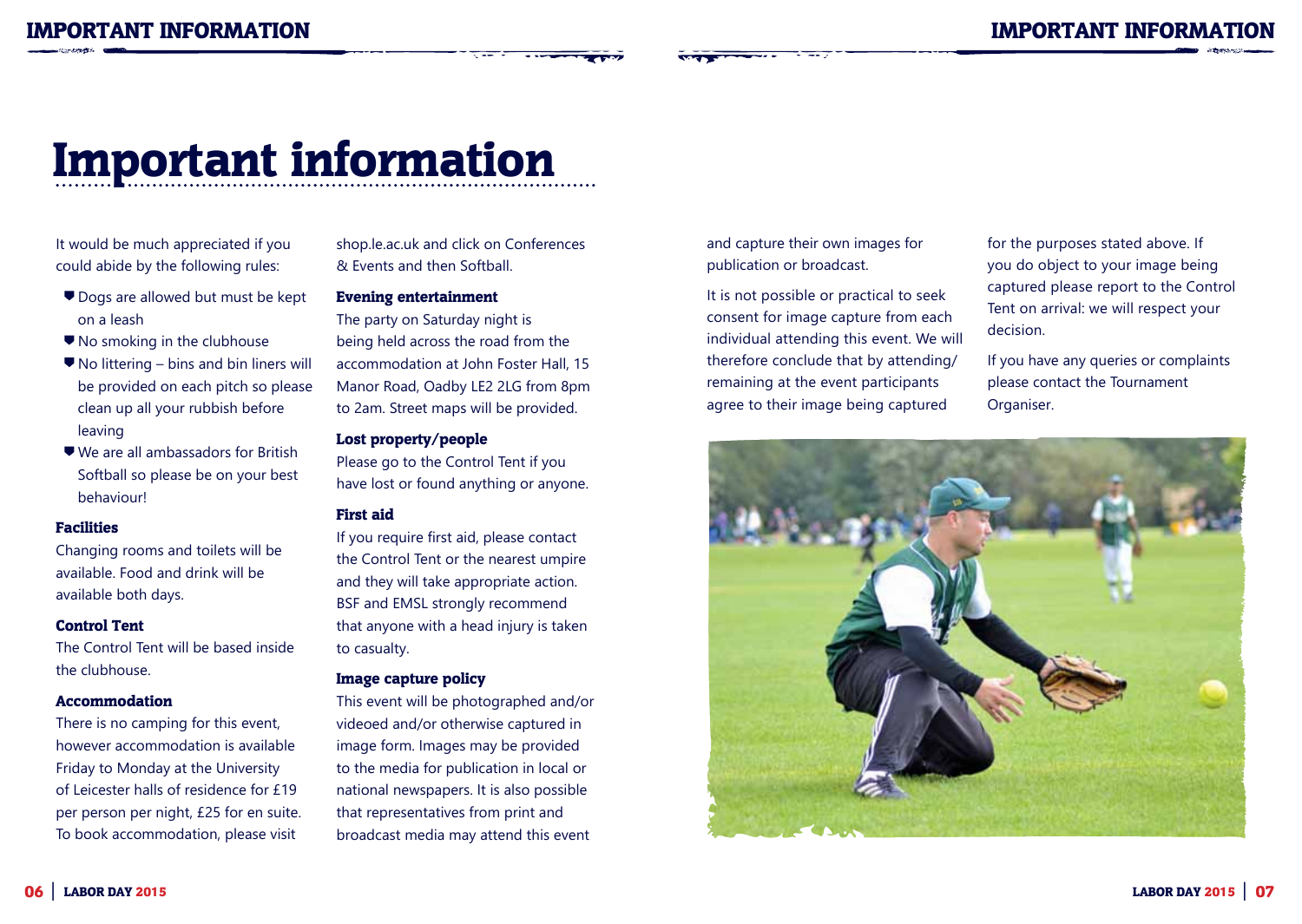

## Tournament control

### Captains meeting

There will be no captains' meeting, please report to the Control Tent on Saturday morning to collect tournament packs.

### Tournament rules

- ISF rules
- No jewellery
- Home team will be decided by a coin toss except during quarter finals, semi finals and the final, where the highest seeded team from the group stage will be the home team. If both seeds are the same then a coin toss will decide the home team
- Full count applies
- No new innings will be called after 50 minutes, ball game after 55 minutes
- Forfeit of game will be recorded as 7-0
- Draws are allowed in the round robin stage
- Group placing will be decided by points, head-to-head, runs against between tied teams, total run difference, then toss of a coin
- 3 points for a win, 1 for a draw and 0 for a loss
- Game ends prior to scheduled start of next game at umpire's discretion
- Umpires will radio scores through to Control Tent immediately after each game
- Blood rule any player bleeding or with an open wound will have to get the wound dressed
- If bad weather affects the tournament, the organisers reserve the right to reformat tournament
- No recording devices are to be attached to a player or any part of the softball equipment during game play. This is classed as illegal equipment in the ISF rules.

### **Players must wear protective equipment if requested by the umpire.**

### Umpires

Umpires are provided throughout the weekend, please show them full respect, whatever the call – they do a great job and without them the games wouldn't be as enjoyable. Umpire's decision is final.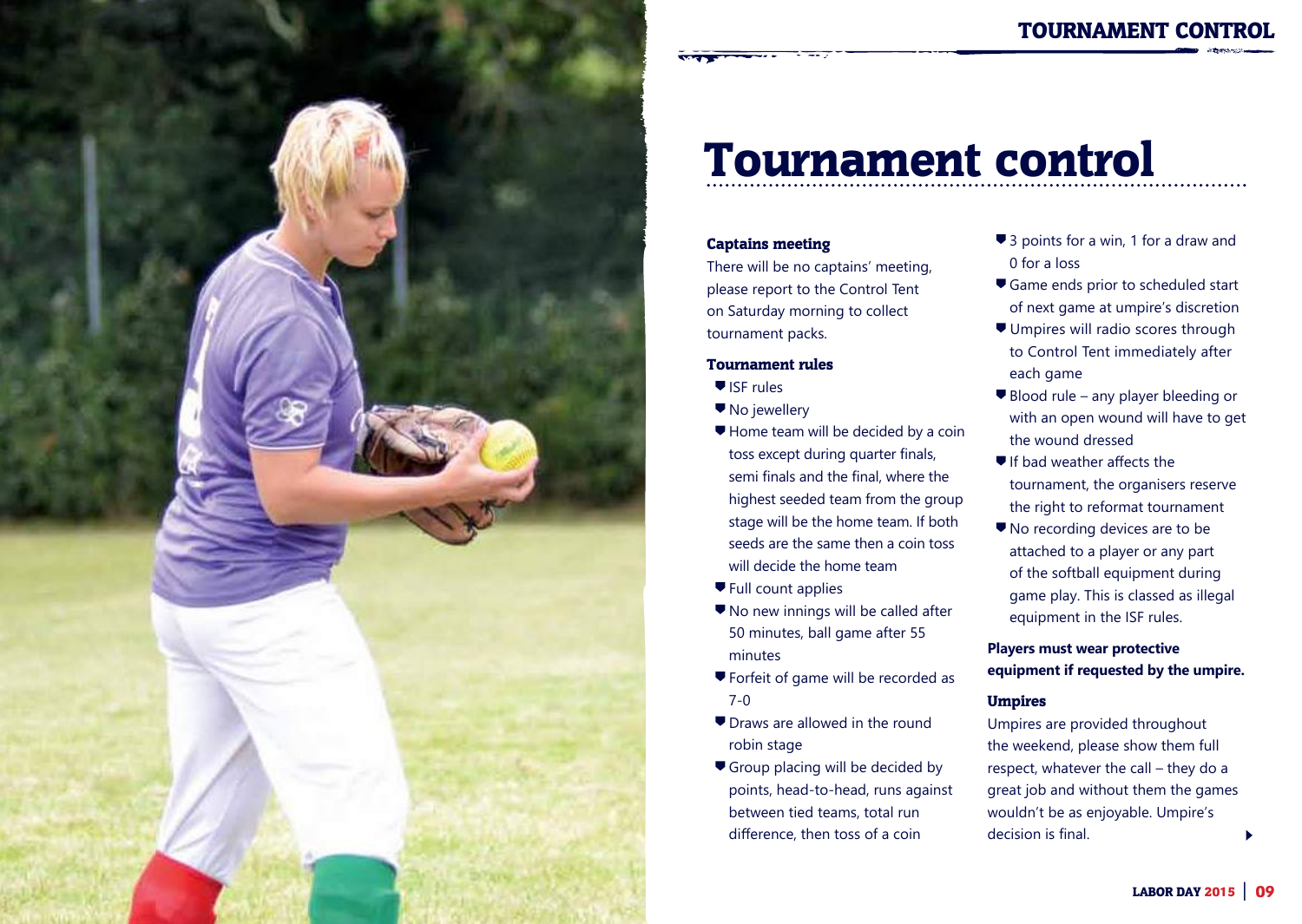



### Protests

Any protests must be lodged with the Tournament Organiser along with £100 deposit, which will be refunded if the protest is upheld.

### Foul and abusive language

There is no excuse to verbally abuse the umpire or any other person on or off the pitch. Any player who is ejected from a game for using foul and abusive language will be allowed to take the rest of the day off to cool down – no exceptions.

### Ringers

A ringer is someone not from your own team squad who is already playing with or is a member of another competing team. If you have borrowed a player for the weekend from another noncompeting team then they do not count as a ringer.

A ringer must play pitcher, catcher or right field.

- Two (2) ringers the same rule applies
- Three (3) ringers; pitcher, catcher, first base, right field

 $\blacktriangleright$  Four (4) ringers; the game is forfeit but you may play a friendly

### Youth rules

No players aged 13 or under. Umpires may ask for proof if in any doubt. All players under the age of 18 must have supplied a completed consent form signed by their parent/guardian. Please hand these in to the control tent prior to the tournament starting. Parents/ Guardians must accept FULL liability.

### **All players under 18:**

- Must where a gum shield when playing infield
- Must wear a helmet when batting or base coaching
- Must wear a mask when catching

**Umpires must be informed when under 18s are on the pitch prior to start of each game.**

### Banned bats

The tournament will use the ASA Banned Bats list.

### Score sheets

NO score sheets will be provided, please bring your own.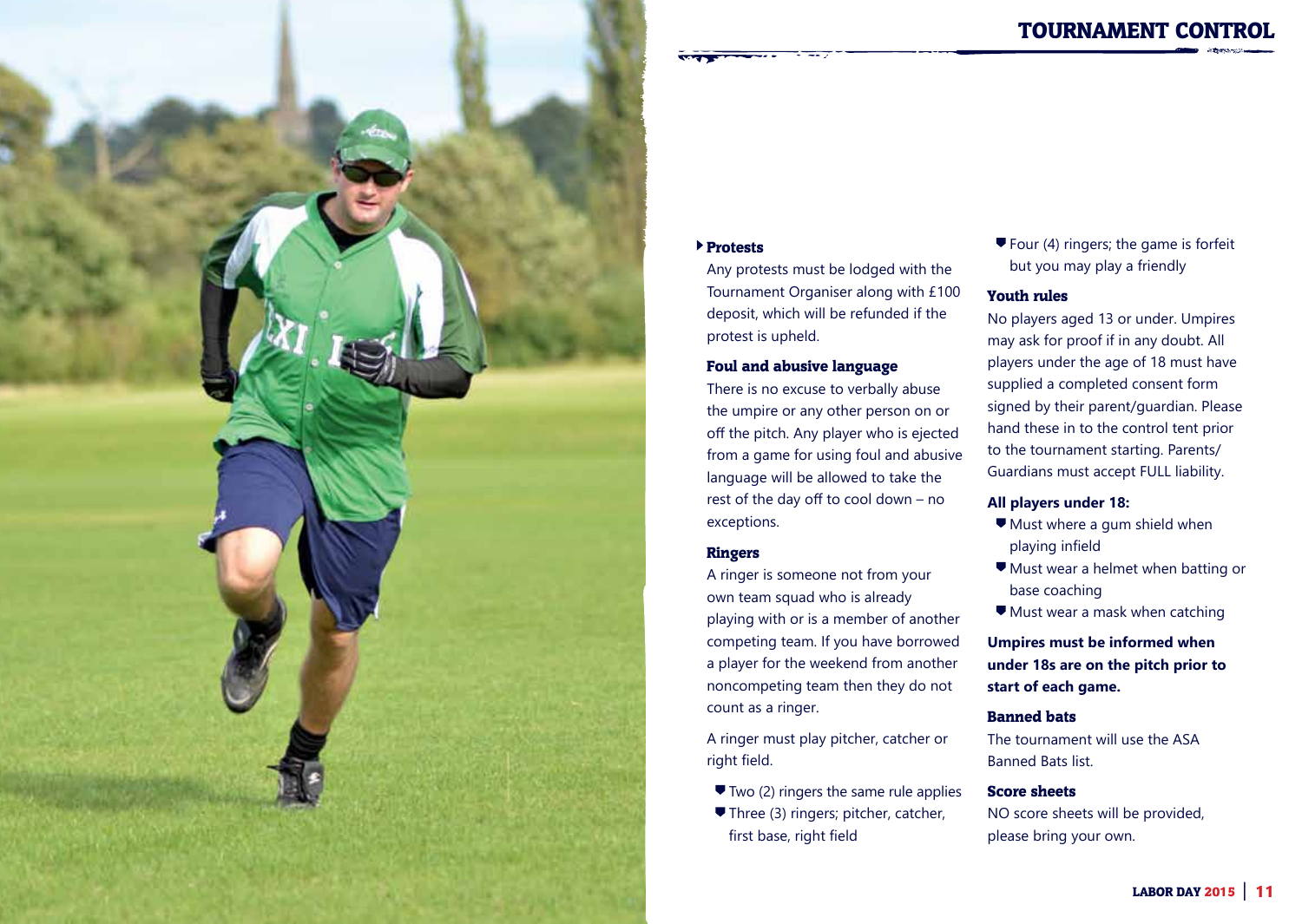# **Directions**

From M1 Junction 21 and M69 follow A563 Outer Ring Road for Leicester South and East (Oadby) to junction with A6 at Leicester Race Course roundabout. Take the second exit off the roundabout then take the first left

onto Stoughton Drive South and then third right onto Manor Road. Continue to crossroads and mini-roundabouts then take first left onto Stoughton Road. Playing fields are approximately 300 yards in on right. Car parking available.

₹-

Stoughton Road Playing Fields Stoughton Road **Oadby** Leicester, LE2 4FS **T:** (0116) 255 3860 / 212 6661

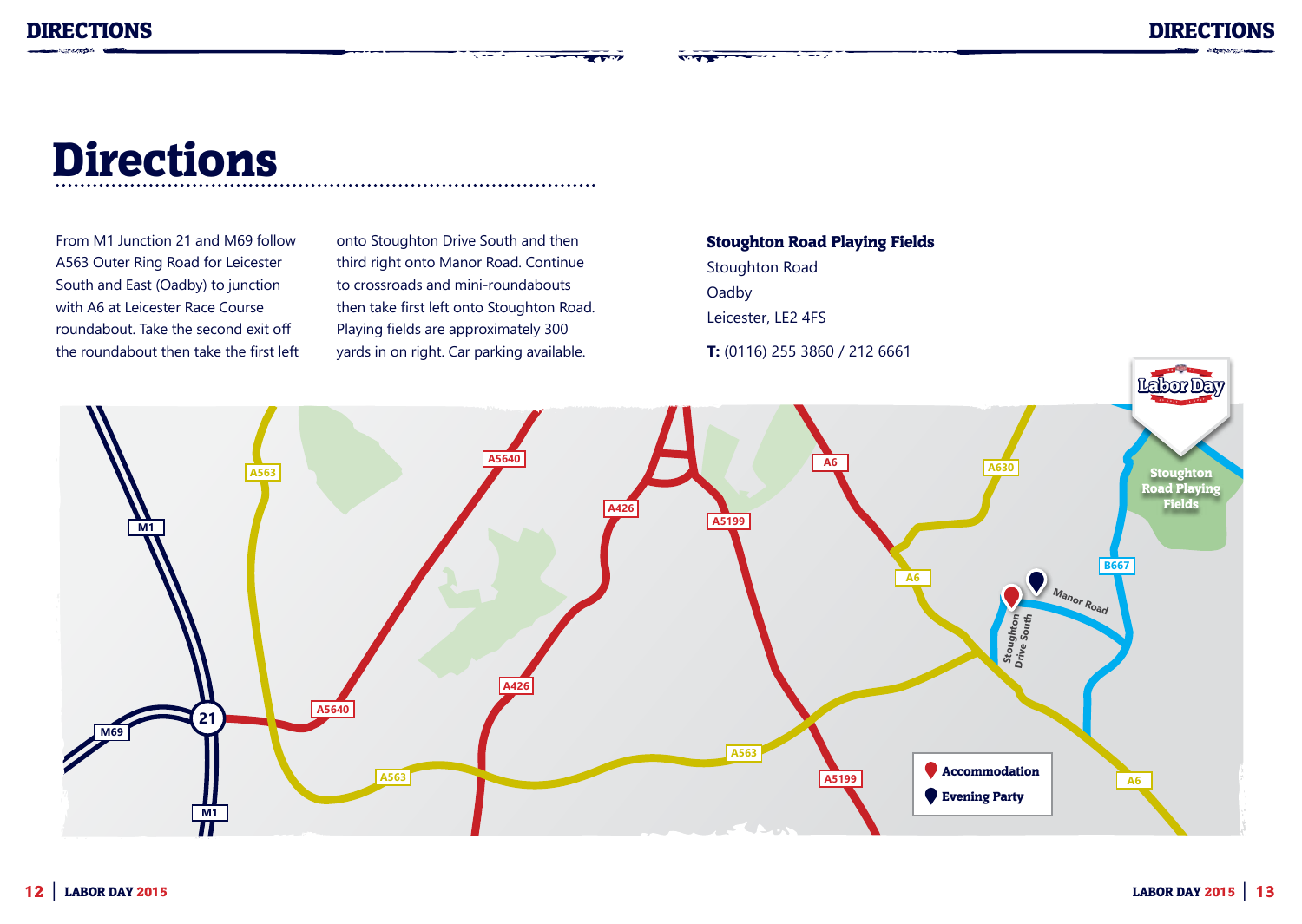